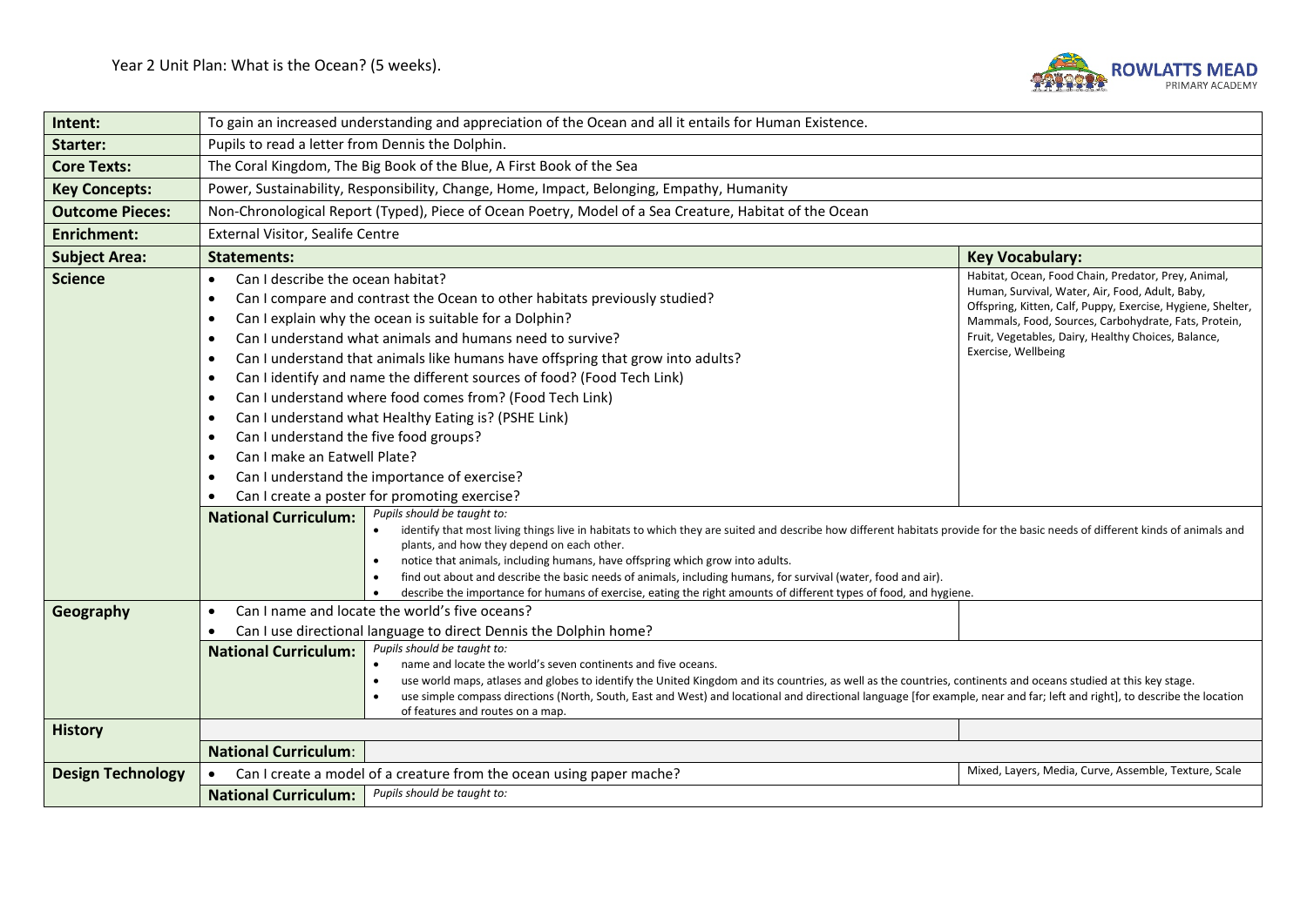

|                          |                                                                                                                                                         | design purposeful, functional, appealing products for themselves and other users based on design criteria.                                                                                                                                                                                                                       |  |                                                                                                                                                                 |  |
|--------------------------|---------------------------------------------------------------------------------------------------------------------------------------------------------|----------------------------------------------------------------------------------------------------------------------------------------------------------------------------------------------------------------------------------------------------------------------------------------------------------------------------------|--|-----------------------------------------------------------------------------------------------------------------------------------------------------------------|--|
|                          |                                                                                                                                                         | generate, develop, model and communicate their ideas through talking, drawing, templates, mock-ups and, where appropriate, information and communication                                                                                                                                                                         |  |                                                                                                                                                                 |  |
|                          |                                                                                                                                                         | technology.                                                                                                                                                                                                                                                                                                                      |  |                                                                                                                                                                 |  |
|                          |                                                                                                                                                         | select from and use a range of tools and equipment to perform practical tasks [for example, cutting, shaping, joining and finishing]                                                                                                                                                                                             |  |                                                                                                                                                                 |  |
| Art                      | Can I create a painting based on the ocean?                                                                                                             |                                                                                                                                                                                                                                                                                                                                  |  | Improve, Assemble, Criteria, Template, Attach, User,<br>Artist, Sketch, Landscape, Proportion, Scales, Types of                                                 |  |
|                          |                                                                                                                                                         |                                                                                                                                                                                                                                                                                                                                  |  | Paint, Tones, Layering, Mixing, Shades                                                                                                                          |  |
|                          | <b>National Curriculum:</b>                                                                                                                             | Pupils should be taught:<br>to use a range of materials creatively to design and make products.<br>to use drawing, painting and sculpture to develop and share their ideas, experiences and imagination.<br>to develop a wide range of art and design techniques in using colour, pattern, texture, line, shape, form and space. |  |                                                                                                                                                                 |  |
| <b>Music</b>             | Can I appraise a composer?<br>$\bullet$                                                                                                                 |                                                                                                                                                                                                                                                                                                                                  |  | Composer, Appraise, Evaluate, Opinion, Instrument,                                                                                                              |  |
|                          |                                                                                                                                                         | Can I compose and play a piece of Music linked to the Ocean?                                                                                                                                                                                                                                                                     |  | Compose, Volume, Pitch, Pulse, Tempo, Rhythm                                                                                                                    |  |
|                          |                                                                                                                                                         |                                                                                                                                                                                                                                                                                                                                  |  |                                                                                                                                                                 |  |
|                          | Can I evaluate our piece of Ocean Music?<br>Pupils should be taught to:<br><b>National Curriculum:</b><br>play tuned and untuned instruments musically. |                                                                                                                                                                                                                                                                                                                                  |  |                                                                                                                                                                 |  |
|                          |                                                                                                                                                         |                                                                                                                                                                                                                                                                                                                                  |  |                                                                                                                                                                 |  |
|                          |                                                                                                                                                         | listen with concentration and understanding to a range of high-quality live and recorded music.                                                                                                                                                                                                                                  |  |                                                                                                                                                                 |  |
|                          |                                                                                                                                                         | experiment with, create, select and combine sounds using the inter-related dimensions of music.                                                                                                                                                                                                                                  |  |                                                                                                                                                                 |  |
| <b>PSHE</b>              | $\bullet$                                                                                                                                               | Can I understand the differences between boys and girls?                                                                                                                                                                                                                                                                         |  | Boys, Girls, Male, Female, Growing, Young, Old, Baby,                                                                                                           |  |
|                          | $\bullet$                                                                                                                                               | Can I understand the difference between male and female?                                                                                                                                                                                                                                                                         |  | Toddler, Child, Teenager, Adult, Same, Different, Private<br>Parts, Vagina, Penis, Healthy, Unhealthy, Exercise, Yoga,<br>Choices, Change, Water, Safety, Goals |  |
|                          | $\bullet$                                                                                                                                               | Can I name the male and female body parts?                                                                                                                                                                                                                                                                                       |  |                                                                                                                                                                 |  |
|                          | Can I understand growing from young to old?<br>$\bullet$<br>Can I reflect on my time in Year 2?                                                         |                                                                                                                                                                                                                                                                                                                                  |  |                                                                                                                                                                 |  |
|                          |                                                                                                                                                         |                                                                                                                                                                                                                                                                                                                                  |  |                                                                                                                                                                 |  |
|                          | <b>National Curriculum:</b> See PSHE Subject Leader Document.                                                                                           |                                                                                                                                                                                                                                                                                                                                  |  |                                                                                                                                                                 |  |
| <b>Religious Studies</b> |                                                                                                                                                         |                                                                                                                                                                                                                                                                                                                                  |  |                                                                                                                                                                 |  |
|                          | <b>National Curriculum:</b>                                                                                                                             |                                                                                                                                                                                                                                                                                                                                  |  |                                                                                                                                                                 |  |
| <b>Computing</b>         | Unit 6: An Introduction to Quizzes                                                                                                                      |                                                                                                                                                                                                                                                                                                                                  |  | Information, Technology, Create, Digital, Content,                                                                                                              |  |
|                          |                                                                                                                                                         |                                                                                                                                                                                                                                                                                                                                  |  | Internet, E-Safety, Online, Apps, Programs, Predict,<br>Devices, Algorithm, Save, Edit, Personal Information,                                                   |  |
|                          |                                                                                                                                                         | To explain that a sequence of commands has a start                                                                                                                                                                                                                                                                               |  | Organise, Open, Comparison, Execute                                                                                                                             |  |
|                          |                                                                                                                                                         | To explain that a sequence of commands has an outcome                                                                                                                                                                                                                                                                            |  |                                                                                                                                                                 |  |
|                          | To create a program using a given design                                                                                                                |                                                                                                                                                                                                                                                                                                                                  |  |                                                                                                                                                                 |  |
|                          | To change a given design                                                                                                                                |                                                                                                                                                                                                                                                                                                                                  |  |                                                                                                                                                                 |  |
|                          | To create a program using my own design                                                                                                                 |                                                                                                                                                                                                                                                                                                                                  |  |                                                                                                                                                                 |  |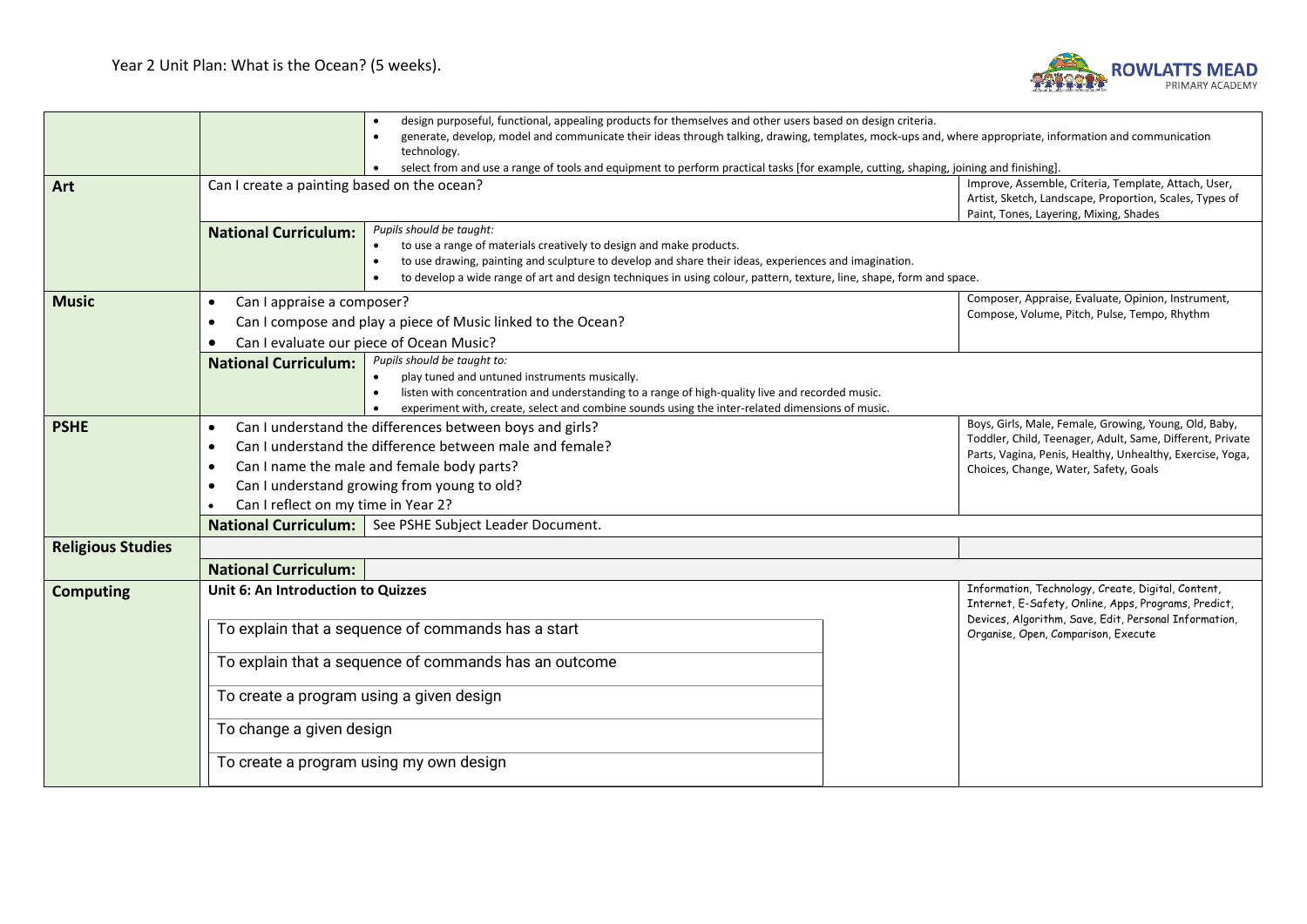

| To decide how my project can be improved |  |  |
|------------------------------------------|--|--|
|                                          |  |  |
| <b>National Curriculum:</b>              |  |  |

| <b>Sequence of Lessons</b> |                                                                            |                          |                      |
|----------------------------|----------------------------------------------------------------------------|--------------------------|----------------------|
| Subject                    | <b>Learning Challenge</b>                                                  | <b>Outcomes</b>          | Concepts             |
| Music                      | Can I appraise a composer?                                                 | Activity                 |                      |
| Geography<br>2.            | Can I name and locate the world's five oceans?                             | Map work                 |                      |
| Geography<br>3.            | Can I use directional language to direct Dennis the Dolphin home?          | Map work                 |                      |
| Design Technology<br>4.    | Can I create a model of a creature from the ocean using paper mache?       | Paper mache sea creature | Change               |
| 5. Art                     | Can I create a painting based on the ocean?                                | Paper plate ocean scene  |                      |
| Science<br>6.              | Can I describe the ocean habitat?                                          | <b>Discuss</b>           | Sustainability       |
| Science                    | Can I compare and contrast the Ocean to other habitats previously studied? | Discuss/activity         | Home, change, Impact |